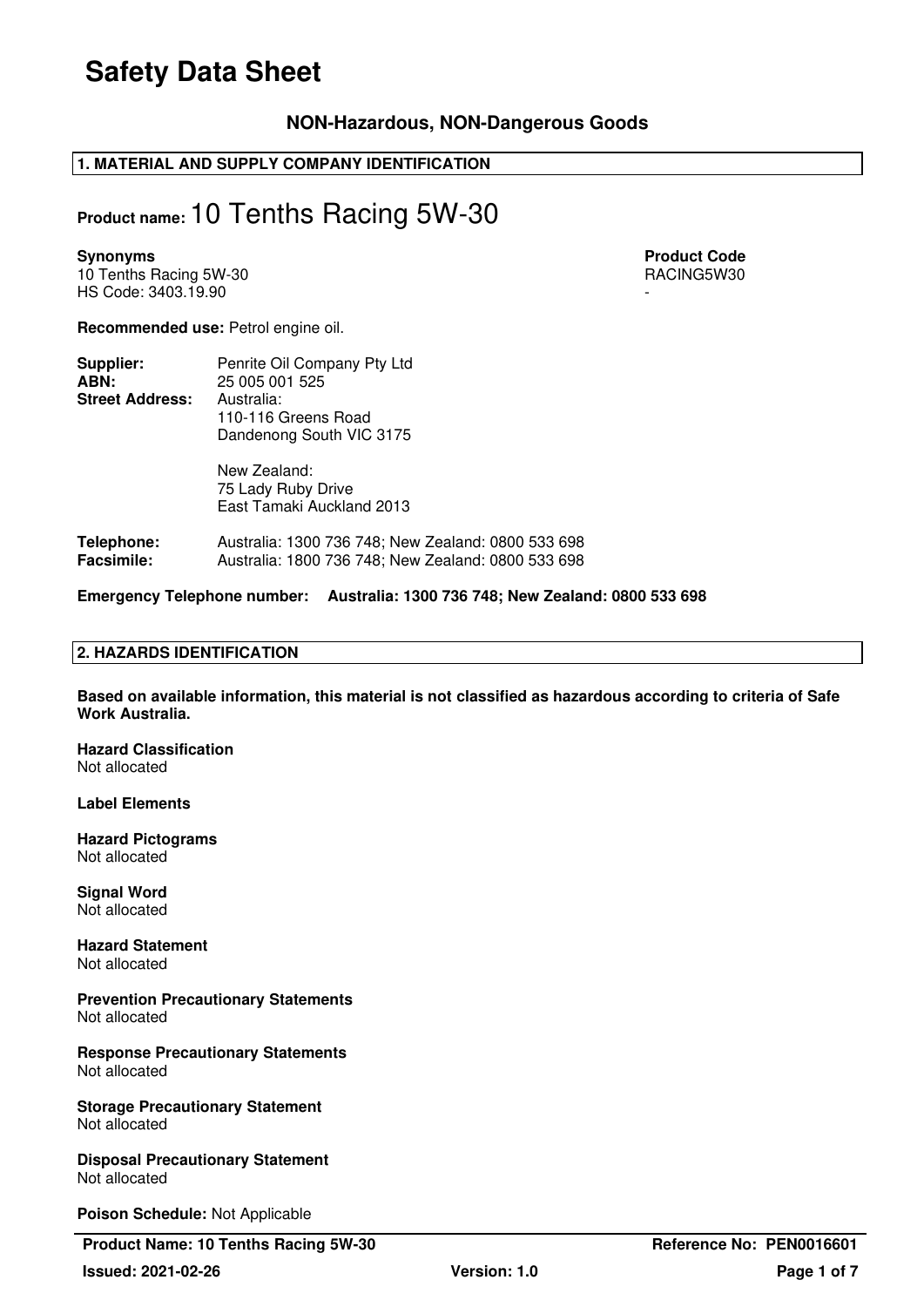### **Child-resistant fastening:** Not Applicable

### **Tactile warning:** Not Applicable

### **DANGEROUS GOOD CLASSIFICATION**

Not classified as Dangerous Goods by the criteria of the "Australian Code for the Transport of Dangerous Goods by Road & Rail" and the "New Zealand NZS5433: Transport of Dangerous Goods on Land".

Classified as a C2 (COMBUSTIBLE LIQUID) for the purpose of storage and handling, in accordance with the requirements of AS 1940. Refer to State Regulations for storage and transport requirements.

| 3. COMPOSITION INFORMATION                                                                                                                 |                          |                                        |
|--------------------------------------------------------------------------------------------------------------------------------------------|--------------------------|----------------------------------------|
| <b>CHEMICAL ENTITY</b>                                                                                                                     | CAS NO                   | <b>PROPORTION</b>                      |
| 1-Decene, homopolymer, hydrogenated<br>Distillates, petroleum, hydrotreated heavy paraffinic<br>Ingredients determined to be Non-Hazardous | 68037-01-4<br>64742-54-7 | >60 %<br>$1 - 10 \%$<br><b>Balance</b> |
|                                                                                                                                            |                          | 100%                                   |

### **4. FIRST AID MEASURES**

If poisoning occurs, contact a doctor or Poisons Information Centre (Phone Australia 131 126, New Zealand 0800 764 766).

**Inhalation:** Remove victim from exposure - avoid becoming a casualty. Remove contaminated clothing and loosen remaining clothing. Allow patient to assume most comfortable position and keep warm. Keep at rest until fully recovered. Seek medical advice if effects persist.

**Skin Contact:** If skin or hair contact occurs, remove contaminated clothing and flush skin and hair with running water. If swelling, redness, blistering or irritation occurs seek medical assistance.

**Eye contact:** If in eyes wash out immediately with water. In all cases of eye contamination it is a sensible precaution to seek medical advice.

**Ingestion:** Rinse mouth with water. If swallowed, do NOT induce vomiting. Give a glass of water to drink. Never give anything by the mouth to an unconscious patient. If vomiting occurs give further water. Seek medical advice.

**PPE for First Aiders:** Wear safety shoes, overalls, gloves, safety glasses. Available information suggests that gloves made from nitrile rubber should be suitable for intermittent contact. However, due to variations in glove construction and local conditions, the user should make a final assessment. Always wash hands before smoking, eating, drinking or using the toilet. Wash contaminated clothing and other protective equipment before storing or re-using.

**Notes to physician:** Treat symptomatically.

### **5. FIRE FIGHTING MEASURES**

**Hazchem Code:** Not applicable.

**Suitable extinguishing media:** If material is involved in a fire use water fog (or if unavailable fine water spray), alcohol resistant foam, standard foam, dry agent (carbon dioxide, dry chemical powder).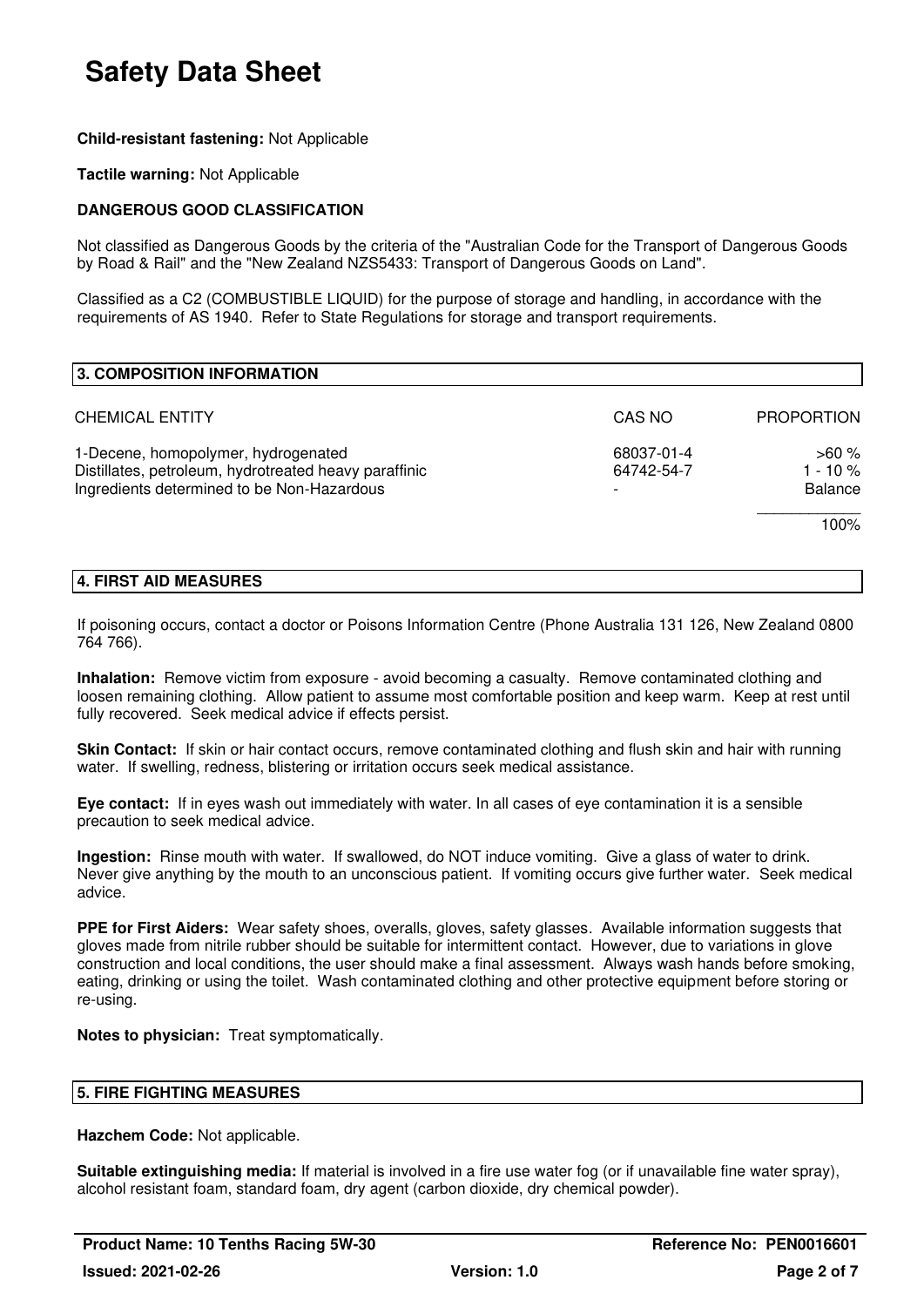**Specific hazards:** Combustible liquid.

**Fire fighting further advice:** On burning or decomposing may emit toxic fumes. Fire fighters to wear selfcontained breathing apparatus and suitable protective clothing if risk of exposure to vapour or products of combustion or decomposition.

### **6. ACCIDENTAL RELEASE MEASURES**

### **SMALL SPILLS**

Wear protective equipment to prevent skin and eye contamination. Avoid inhalation of vapours or dust. Wipe up with absorbent (clean rag or paper towels). Collect and seal in properly labelled containers or drums for disposal.

### **LARGE SPILLS**

Clear area of all unprotected personnel. Slippery when spilt. Avoid accidents, clean up immediately. Wear protective equipment to prevent skin and eye contamination and the inhalation of vapours. Work up wind or increase ventilation. Contain - prevent run off into drains and waterways. Use absorbent (soil, sand or other inert material). Collect and seal in properly labelled containers or drums for disposal. If contamination of crops, sewers or waterways has occurred advise local emergency services.

#### **Dangerous Goods - Initial Emergency Response Guide No:** Not applicable

#### **7. HANDLING AND STORAGE**

**Handling:** Avoid eye contact and repeated or prolonged skin contact. Avoid inhalation of vapour, mist or aerosols.

**Storage:** Store in a cool, dry, well-ventilated place and out of direct sunlight. Store away from foodstuffs. Store away from incompatible materials described in Section 10. Store away from sources of heat and/or ignition. Keep container standing upright. Keep containers closed when not in use - check regularly for leaks.

Classified as a C2 (COMBUSTIBLE LIQUID) for the purpose of storage and handling, in accordance with the requirements of AS 1940. Refer to State Regulations for storage and transport requirements.

### **8. EXPOSURE CONTROLS / PERSONAL PROTECTION**

#### **National occupational exposure limits:**

|                           | TWA    |              | STEL   |                          | <b>NOTICES</b>           |
|---------------------------|--------|--------------|--------|--------------------------|--------------------------|
|                           | ppm    | mg/m3        | ppm    | mg/m3                    |                          |
| Oil mist, refined mineral | $\sim$ | $\mathbf{h}$ | $\sim$ | $\overline{\phantom{0}}$ | $\overline{\phantom{0}}$ |

As published by Safe Work Australia.

TWA - The time-weighted average airborne concentration over an eight-hour working day, for a five-day working week over an entire working life.

STEL (Short Term Exposure Limit) - the average airborne concentration over a 15 minute period which should not be exceeded at any time during a normal eight-hour workday.

These Exposure Standards are guides to be used in the control of occupational health hazards. All atmospheric contamination should be kept to as low a level as is workable. These exposure standards should not be used as fine dividing lines between safe and dangerous concentrations of chemicals. They are not a measure of relative toxicity.

If the directions for use on the product label are followed, exposure of individuals using the product should not exceed the above standard. The standard was created for workers who are routinely, potentially exposed during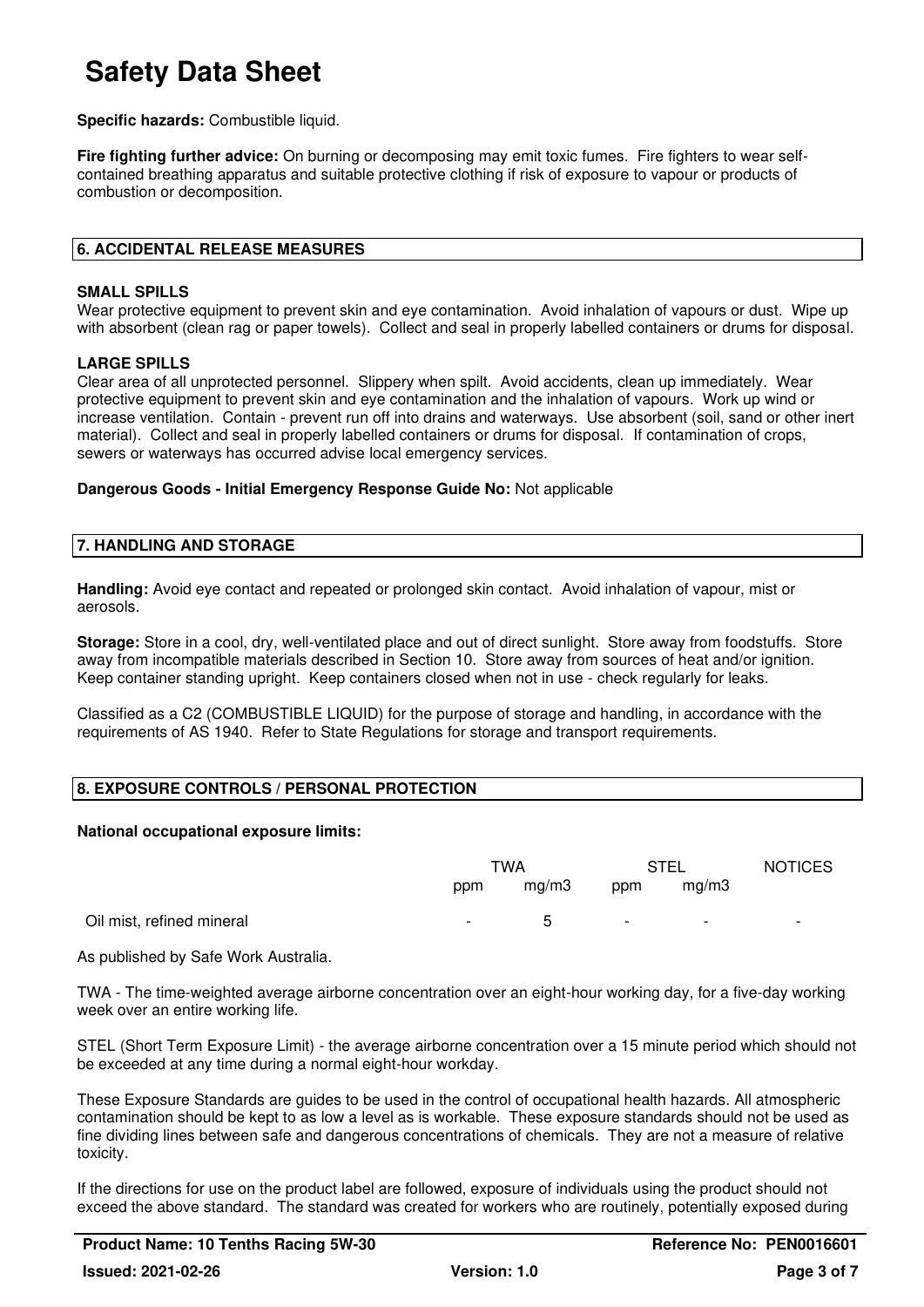product manufacture.

**Biological Limit Values:** As per the "National Model Regulations for the Control of Workplace Hazardous Substances (Safe Work Australia)" the ingredients in this material do not have a Biological Limit Allocated.

**Engineering Measures:** Ensure ventilation is adequate to maintain air concentrations below Exposure Standards. Use only in well ventilated areas. Use with local exhaust ventilation or while wearing appropriate respirator. Vapour heavier than air - prevent concentration in hollows or sumps. Do NOT enter confined spaces where vapour may have collected.

**Personal Protection Equipment:** SAFETY SHOES, OVERALLS, GLOVES, SAFETY GLASSES.

Personal protective equipment (PPE) must be suitable for the nature of the work and any hazard associated with the work as identified by the risk assessment conducted.

When handling individual retail packs no personal protection equipment is required.

Wear safety shoes, overalls, gloves, safety glasses. Available information suggests that gloves made from nitrile rubber should be suitable for intermittent contact. However, due to variations in glove construction and local conditions, the user should make a final assessment. Always wash hands before smoking, eating, drinking or using the toilet. Wash contaminated clothing and other protective equipment before storing or re-using.

**Hygiene measures:** Keep away from food, drink and animal feeding stuffs. When using do not eat, drink or smoke. Wash hands prior to eating, drinking or smoking. Avoid contact with clothing. Avoid eye contact and repeated or prolonged skin contact. Avoid inhalation of vapour, mist or aerosols. Ensure that eyewash stations and safety showers are close to the workstation location.

### **9. PHYSICAL AND CHEMICAL PROPERTIES**

| Form:                                   | Viscous Liquid |              |  |
|-----------------------------------------|----------------|--------------|--|
| Colour:                                 | Amber          |              |  |
| Odour:                                  | Petroleum      |              |  |
| Solubility:                             |                | Immiscible i |  |
| Density:                                |                | $0.849$ g/mL |  |
| <b>Relative Vapour Density (air=1):</b> | ر<             |              |  |
| Vapour Pressure (20 °C):                | <0.001 kPa     |              |  |
| Flash Point (°C):                       | 189            |              |  |
| Flammability Limits (%):                | N Av           |              |  |
| Autoignition Temperature (°C):          | N Av           |              |  |

**Solute in water Density:** 0.849 g/mL @ 15°C **Melting Point/Range (°C):** N Av **Boiling Point/Range (°C):** N Av<br> **pH:** N Ap **pH:** N App **Viscosity:** 67 cSt @ 40°C **Total VOC (g/Litre):** N Av

> (Typical values only - consult specification sheet)  $N Av = Not available, N App = Not applicable$

### **10. STABILITY AND REACTIVITY**

**Chemical stability:** This material is thermally stable when stored and used as directed.

**Conditions to avoid:** Elevated temperatures and sources of ignition.

**Incompatible materials:** Oxidising agents.

**Hazardous decomposition products:** Oxides of carbon and nitrogen, smoke and other toxic fumes.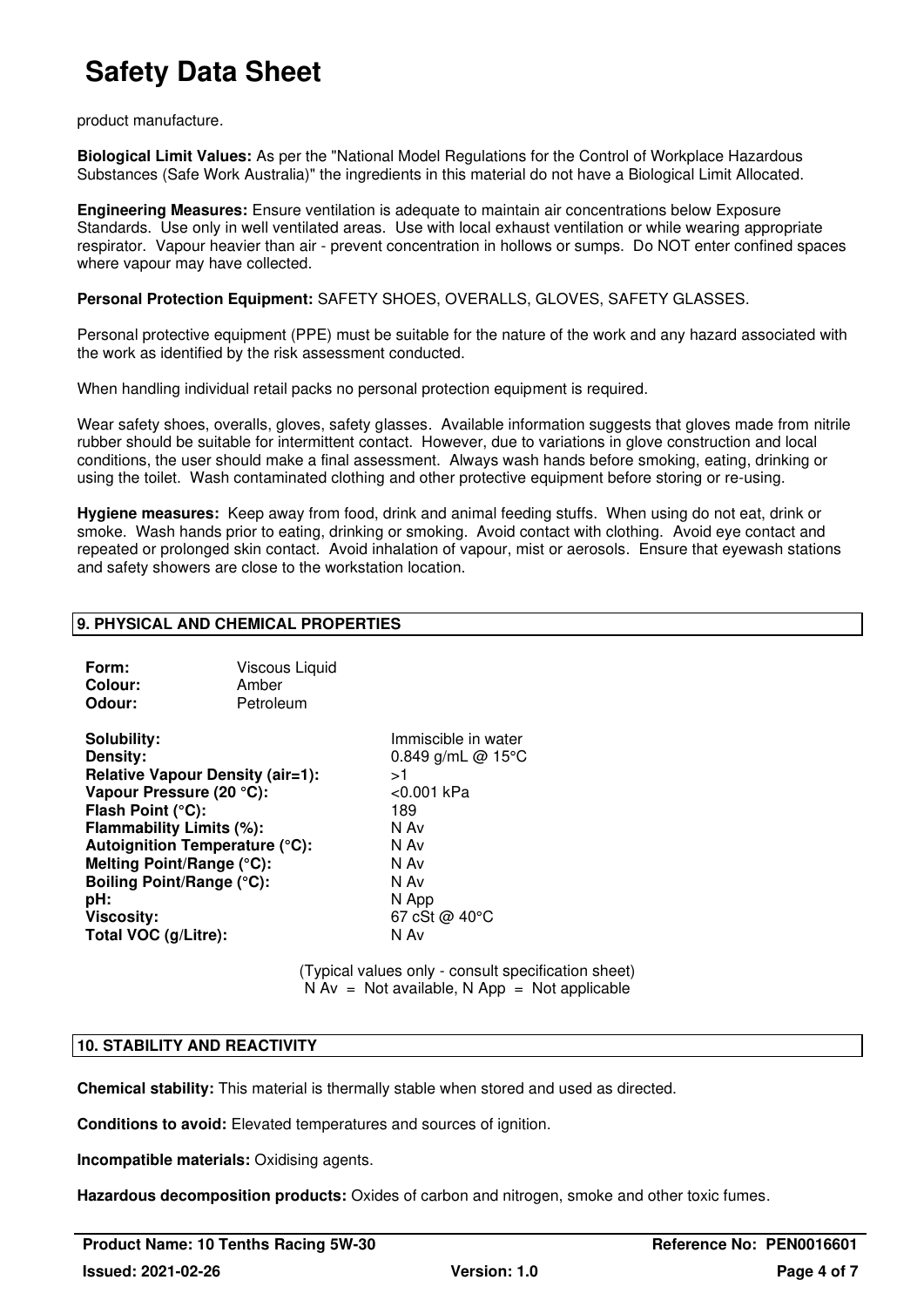**Hazardous reactions:** No known hazardous reactions.

### **11. TOXICOLOGICAL INFORMATION**

No adverse health effects expected if the product is handled in accordance with this Safety Data Sheet and the product label. Symptoms or effects that may arise if the product is mishandled and overexposure occurs are:

### **Acute Effects**

**Inhalation:** Material may be an irritant to mucous membranes and respiratory tract.

**Skin contact:** Contact with skin may result in irritation.

**Ingestion:** Swallowing can result in nausea, vomiting and irritation of the gastrointestinal tract.

**Eye contact:** May be an eye irritant.

### **Acute toxicity**

**Inhalation:** This material has been classified as non-hazardous. Acute toxicity estimate (based on ingredients): LC50 > 20.0 mg/L for vapours or LC50 > 5.0 mg/L for dust and mist or LC50 > 20,000 ppm for gas

**Skin contact:** This material has been classified as non-hazardous. Acute toxicity estimate (based on ingredients): >2,000 mg/Kg bw

**Ingestion:** This material has been classified as non-hazardous. Acute toxicity estimate (based on ingredients): >2,000 mg/Kg bw

**Corrosion/Irritancy:** Eye: this material has been classified as not corrosive or irritating to eyes. Skin: this material has been classified as not corrosive or irritating to skin.

**Sensitisation:** Inhalation: this material has been classified as not a respiratory sensitiser. Skin: this material has been classified as not a skin sensitiser.

**Aspiration hazard:** This material has been classified as non-hazardous.

**Specific target organ toxicity (single exposure):** This material has been classified as non-hazardous.

### **Chronic Toxicity**

**Mutagenicity:** This material has been classified as non-hazardous.

**Carcinogenicity:** This material has been classified as non-hazardous.

**Reproductive toxicity (including via lactation):** This material has been classified as non-hazardous.

**Specific target organ toxicity (repeat exposure):** This material has been classified as non-hazardous.

### **12. ECOLOGICAL INFORMATION**

Avoid contaminating waterways.

**Acute aquatic hazard:** This material has been classified as non-hazardous. Acute toxicity estimate (based on ingredients): >100 mg/L

**Long-term aquatic hazard:** This material has been classified as non-hazardous. Non-rapidly or rapidly degradable substance for which there are adequate chronic toxicity data available OR in the absence of chronic toxicity data, Acute toxicity estimate (based on ingredients): >100 mg/L, where the substance is not rapidly degradable and/or BCF  $<$  500 and/or log K<sub>ow</sub>  $<$  4.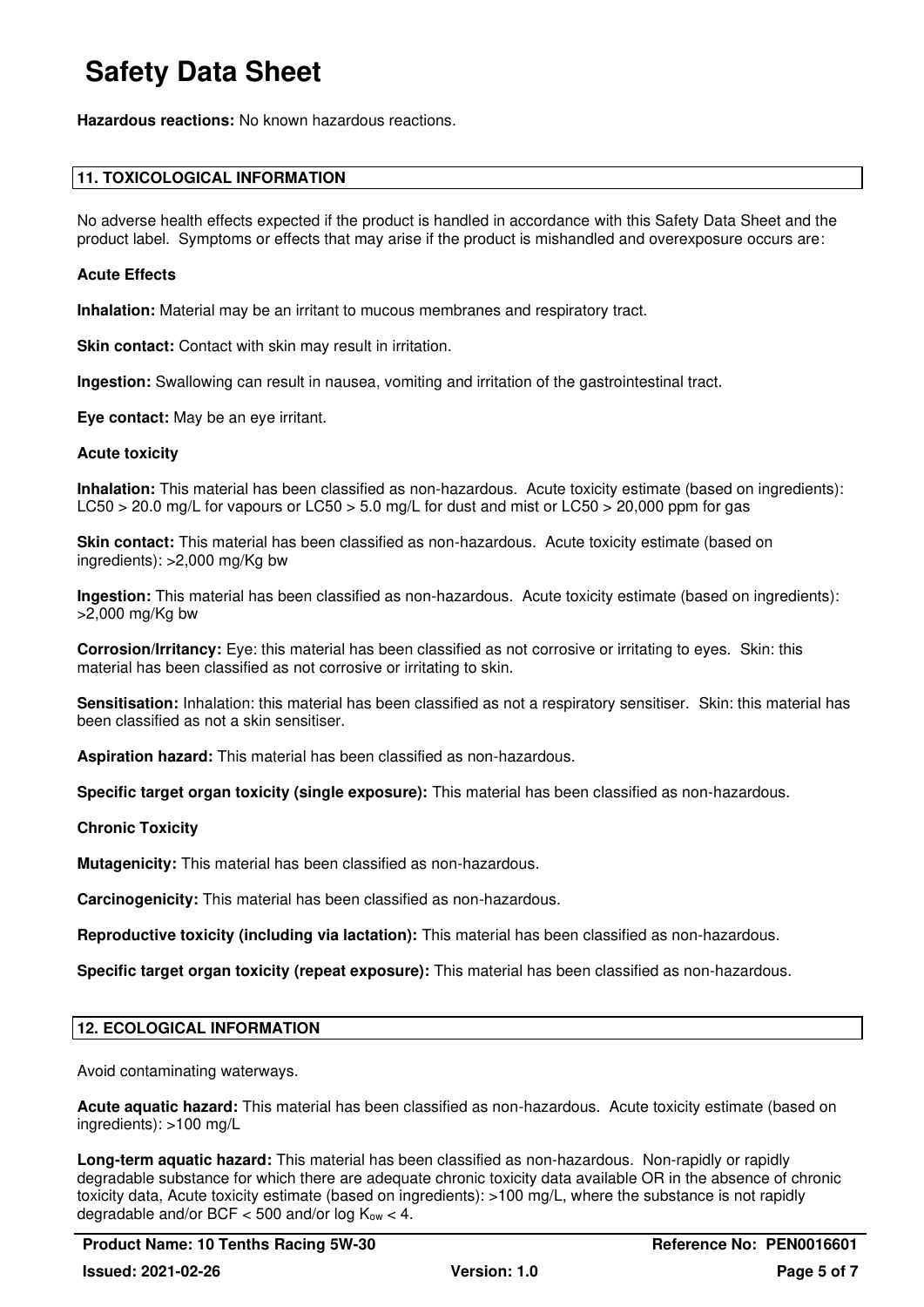**Ecotoxicity:** No information available.

**Persistence and degradability:** No information available.

**Bioaccumulative potential:** No information available.

**Mobility:** No information available.

### **13. DISPOSAL CONSIDERATIONS**

Persons conducting disposal, recycling or reclamation activities should ensure that appropriate personal protection equipment is used, see "Section 8. Exposure Controls and Personal Protection" of this SDS.

If possible material and its container should be recycled. If material or container cannot be recycled, dispose in accordance with local, regional, national and international Regulations.

### **14. TRANSPORT INFORMATION**

### **ROAD AND RAIL TRANSPORT**

Not classified as Dangerous Goods by the criteria of the "Australian Code for the Transport of Dangerous Goods by Road & Rail" and the "New Zealand NZS5433: Transport of Dangerous Goods on Land".

### **MARINE TRANSPORT**

Not classified as Dangerous Goods by the criteria of the International Maritime Dangerous Goods Code (IMDG Code) for transport by sea.

### **AIR TRANSPORT**

Not classified as Dangerous Goods by the criteria of the International Air Transport Association (IATA) Dangerous Goods Regulations for transport by air.

### **15. REGULATORY INFORMATION**

### **This material is not subject to the following international agreements:**

Montreal Protocol (Ozone depleting substances) The Stockholm Convention (Persistent Organic Pollutants) The Rotterdam Convention (Prior Informed Consent) Basel Convention (Hazardous Waste)

### **This material is subject to the following international agreements:**

International Convention for the Prevention of Pollution from Ships (MARPOL)

• Annex I - Oil

### **This material/constituent(s) is covered by the following requirements:**

• All components of this product are listed on or exempt from the Australian Inventory of Industrial Chemicals (AIIC).

• All components of this product are listed on or exempt from the New Zealand Inventory of Chemical (NZIoC).

### **HSNO Group Standard:** NA - Not Applicable

### **16. OTHER INFORMATION**

Reason for issue: New formulation

This Safety Data Sheet has been prepared by Chemical Data Services Pty Ltd on behalf of its client.